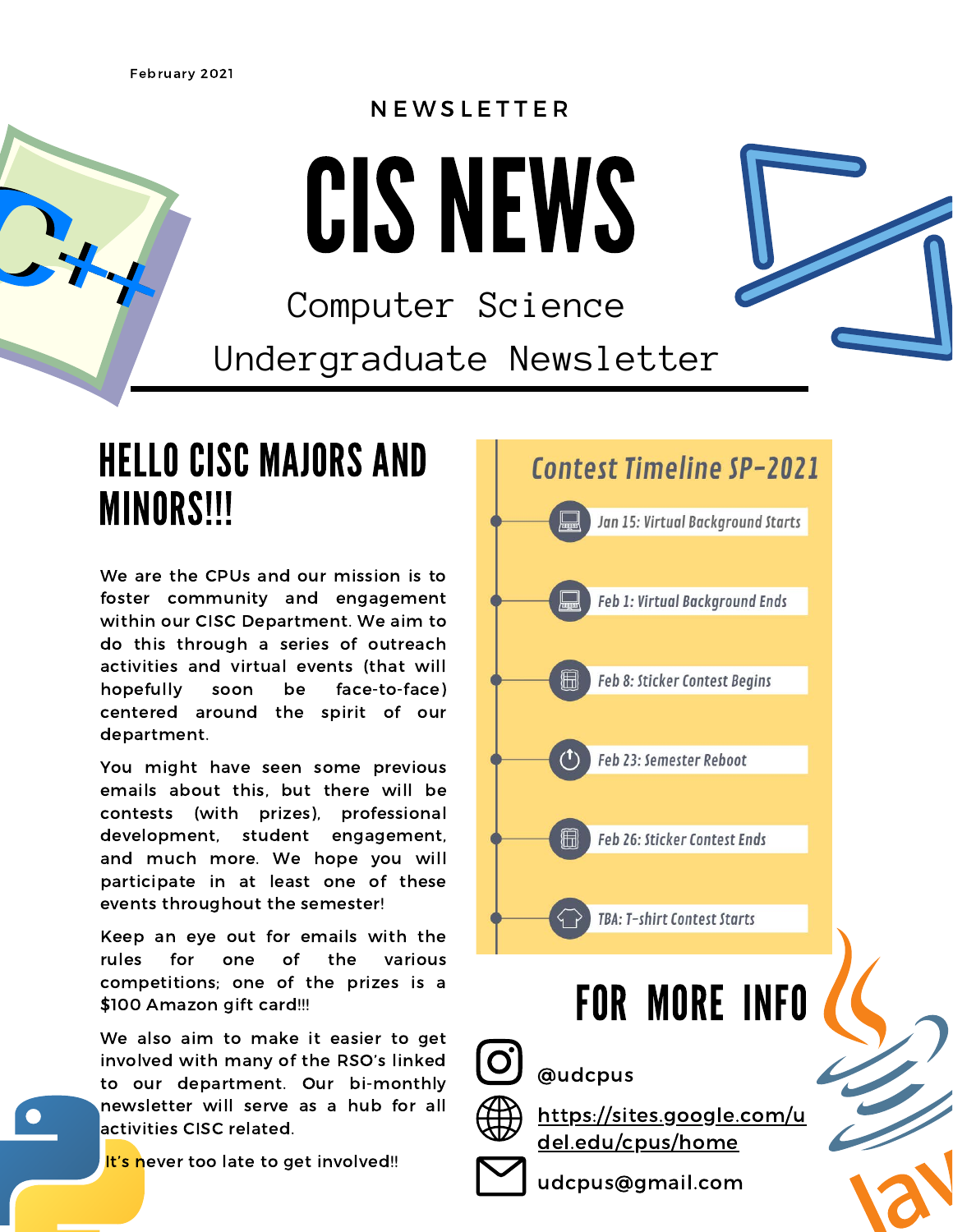## IN CS NEWS

OpenAI's latest neural network creates images from written descriptions: AI research company OpenAI has introduced DALL-E, a new imagegenerating neural network, which can turn text input into hand-drawn or photo renderings. The network is based on OpenAI's existing GPT-3 model, which drew attention for its remarkably realistic text generation. Examples of input and output from DALL-E can be found at the link below.

Read this Article and More at AI [News](https://artificialintelligence-news.com/2021/01/06/openai-latest-neural-network-creates-images-written-descriptions/)



### CHALLENGE PROBLEM

Q1: If FIND is coded as URMW and ME is coded as NV, then how is FOOL coded?

Q2: PLANNING is coded in a certain language as UFFHSCSA. How will AUTHORITY be coded in the same language?

Check out our Instagram for the answers!



#### VOTE FOR BACKGROUND

In order to choose the winner for the virtual background, we want YOUR help voting. Please click here and vote for your first, second, and third-place choices.

One random voter will be chosen for a \$15 Starbucks Card! Vote [here!](https://docs.google.com/forms/d/e/1FAIpQLSfBp6qSI56EMtGm1eyFRdQdN-ABOZ1G-a7EsvjDJLIGNRtnDg/viewform?usp=sf_link)